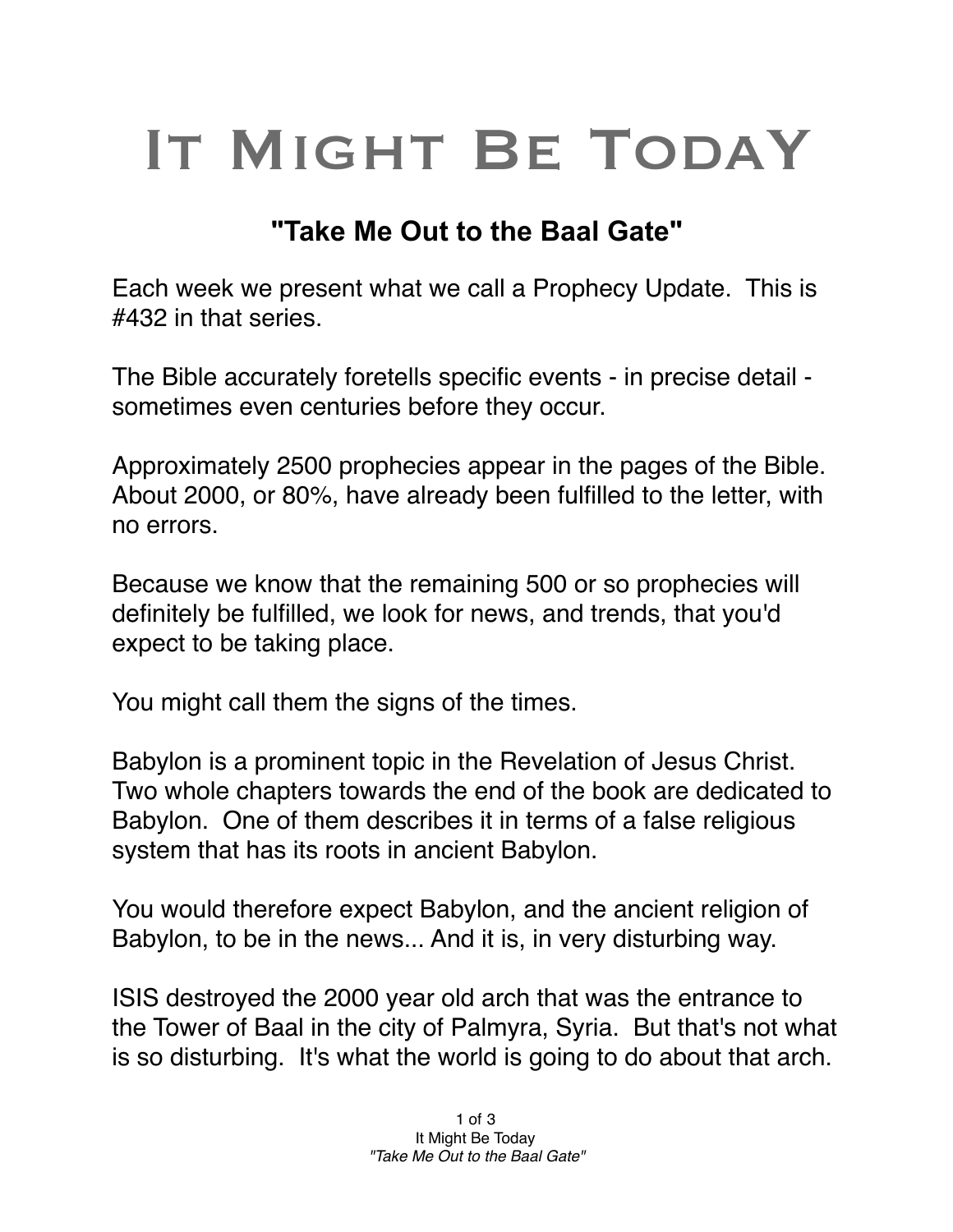## On March 19th, the NY Times reported the following:

Next month, the Temple of Baal will come to Times Square. Reproductions of the arch that formed the temple's entrance are to be installed in New York and in London, a tribute to the 2000 year-old structure that the Islamic State destroyed last year in the Syrian town of Palmyra.

http://www.nytimes.com/2016/03/20/opinion/sunday/life-among-the-ruins.html?\_r=1

The life-size model of the original structure, will stand approximately 48 feet high and 23 feet wide.

Another source reported, "it turns out that there are plans to put arches in hundreds more cities all over the globe. The organization behind this is the Institute of Digital Archaeology, which is a joint venture between Harvard University, the University of Oxford, and Dubais Museum of the Future."

http://www.prophecynewswatch.com/article.cfm?recent\_news\_id=217#UdoJtfERC0hRmsqE.99

The NY Post reported, "the institute plans to construct approximately 1000 such versions of the arch in cities throughout the world."

http://nypost.com/2015/12/29/3-d-printing-to-bring-syrian-arch-destroyed-by-isis-back-to-life/

The connection with Babylon is explained by this fact: In the ancient world, the name *Baal* traces back to the Babylonian god *Marduk*.

As a reminder, here is a paragraph on what took place in the ancient Temple of Baal, and in Baal worship: